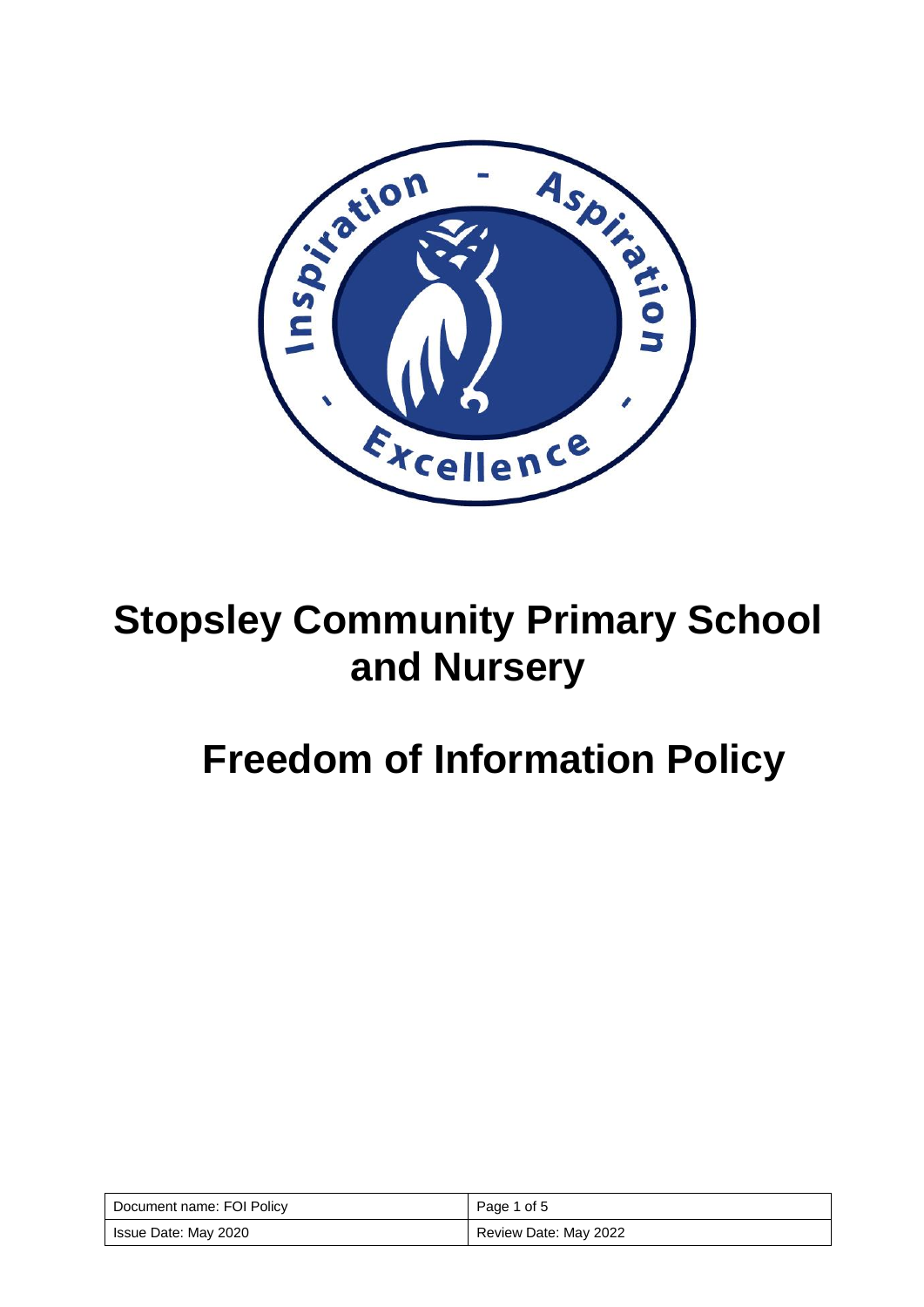### **Table of Contents**

| $2^{\circ}$     |  |
|-----------------|--|
| $\mathbf{3}$    |  |
| $\overline{4}$  |  |
| $5\overline{ }$ |  |
| 6               |  |
| $\overline{7}$  |  |

| Document name: FOI Policy | Page 2 of 5           |
|---------------------------|-----------------------|
| Issue Date: May 2020      | Review Date: May 2022 |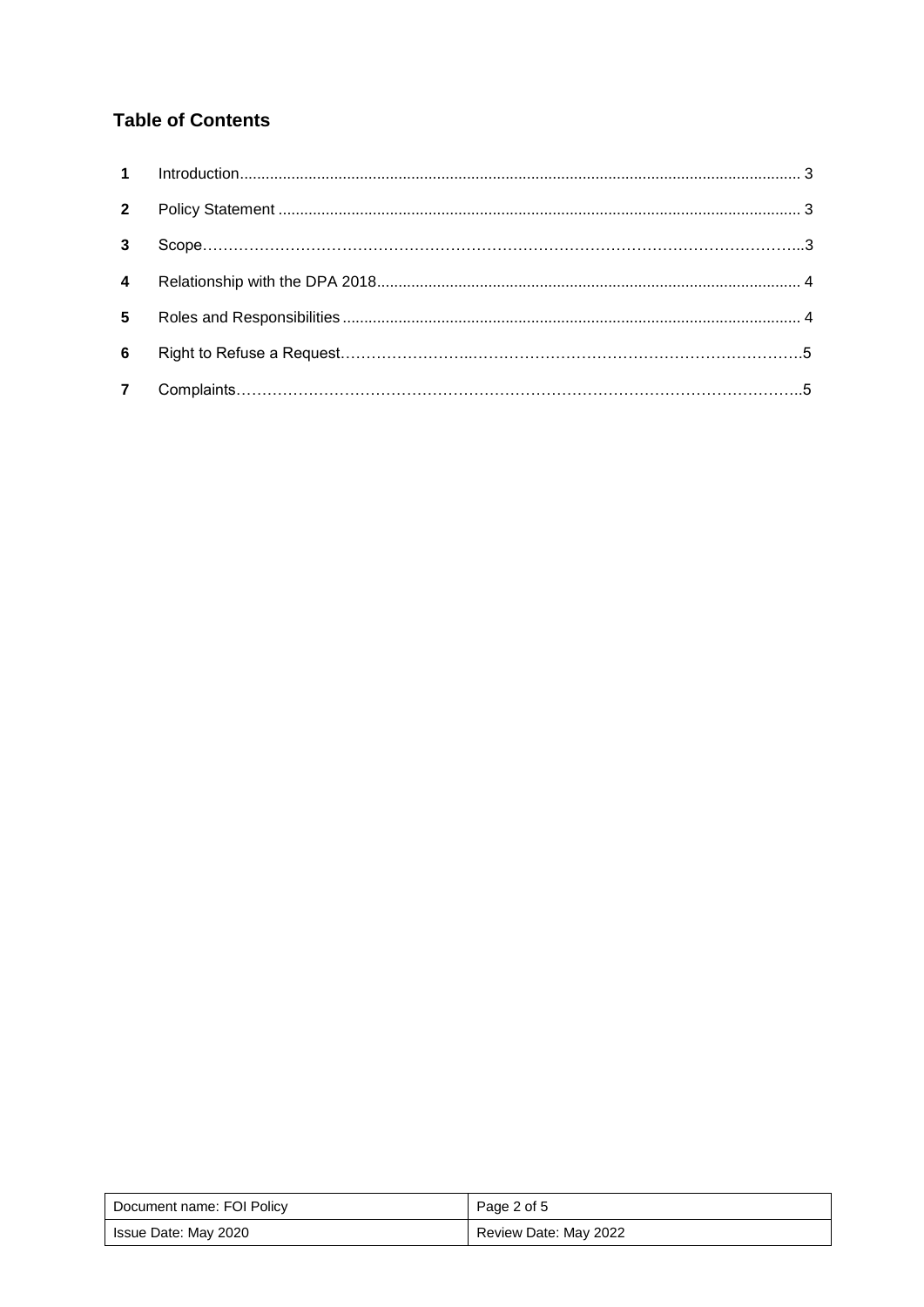#### **1 Introduction**

- 1.1 Schools are committed to complying with the provisions of the Freedom of Information Act 2000 (FOI).
- 1.2 The FOI Act 2000 gives the public the right of access to all recorded information held by all public authorities including schools, subject to exemptions.
- 1.3 Access to information can only and will only be denied if there is an absolute exemption which applies to its disclosure or if a conditional exemption applies so that the information should not be disclosed.
- 1.4 The FOI is regulated by the Information Commissioner.
- 1.5 The Freedom of Information Act complements or supports the following legislation:
	- Data Protection Act 2018, which gives individuals access to personal information held about them by schools;
- 1.6 In complying with its duty any public authority must take account of the Code of Practice in relation to Freedom of Information issued by the Ministry of Justice under Section 45 of the Act. The school will abide by the terms of Code of Practice whenever this is possible or appropriate.

#### **2 Policy Statement**

- 2.1 Schools will comply with all the relevant provisions of the Freedom of Information Act 2000.
- 2.2 Schools will provide advice and assistance to help people make requests under the FOI. Schools will aim to respond to all requests promptly and within the statutory response period of 20 working days following receipt of a valid request.
- 2.3 In cases where information is covered by a conditional exemption or other legislation, consideration is given as to whether or not it is in the public interest to disclose the information, regardless of theexemption.
- 2.4 Schools are committed to conducting its affairs in a transparent manner and enabling public access to its information whenever this is appropriate. Generally, schools will act in as open and transparent a manner as possible, whilst ensuring the integrity of its information and protecting the privacy of its students and staff.

#### **3 Scope**

- 3.1 This Policy informs recipients of school services, members of the public and external parties of the processes the school has established for complying with the FOIA.
- 3.2 This Policy operationally applies to all employees of the school, governors, contractors, agents, and temporary staff working for or on behalf of the school.

| Document name: FOI Policy | Page 3 of 5           |
|---------------------------|-----------------------|
| Issue Date: May 2020      | Review Date: May 2022 |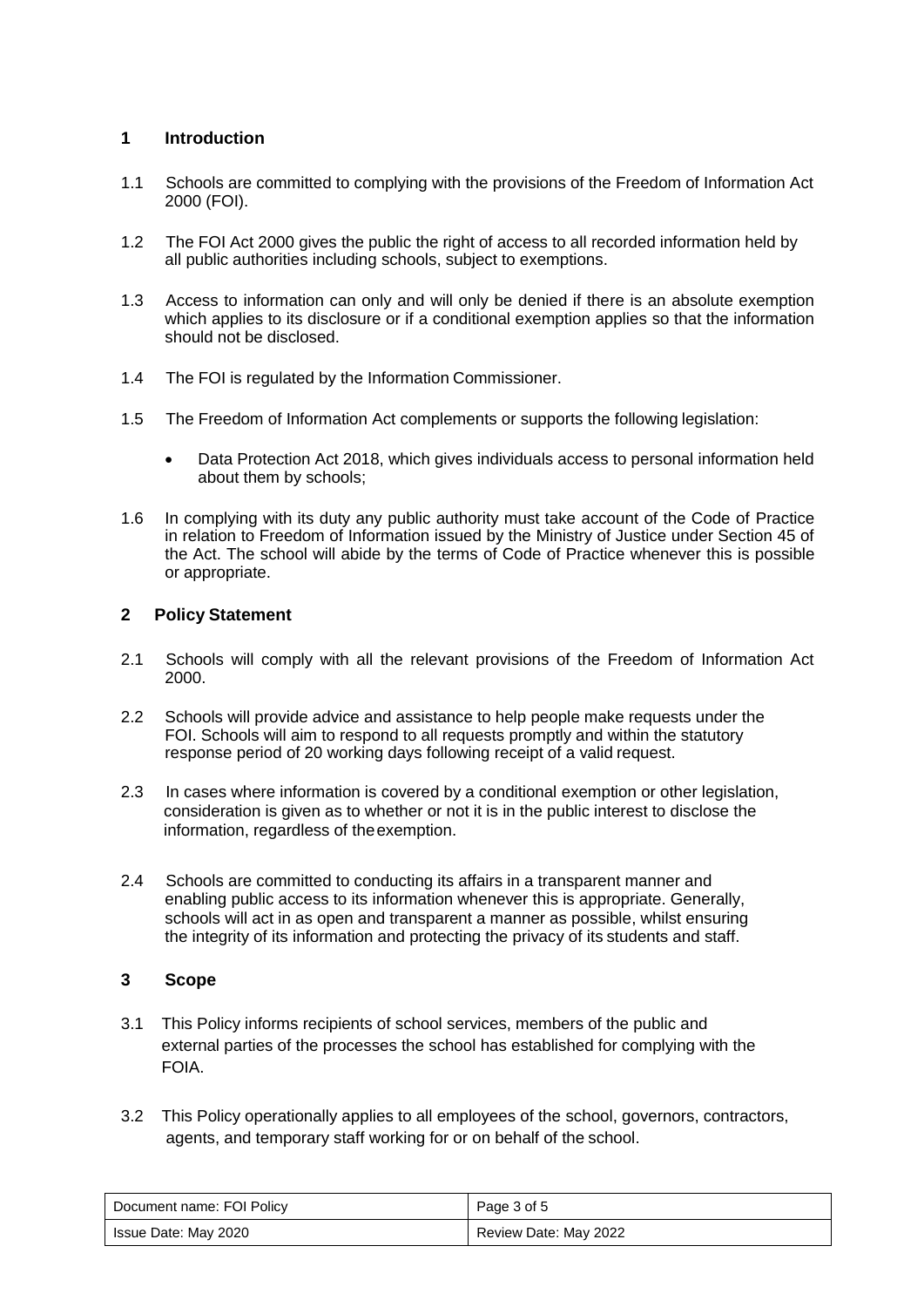3.3 This Policy does not cover Subject Access Requests (requests for access to information about a living individual which could identify them). These requests are exempt from the FOI under section 40 and should be processed in accordance with the Data Protection Act 2018 (DPA).

#### **4 Relationship with the Data Protection Act 1998/GDPR**

4.1 Schools are under a legal duty to protect personal data as required by the Data Protection Act 2018. The schools will carefully consider its responsibilities under the DPA before disclosing personal data about living individuals, including current and former members of staff, governors and pupils.

#### **5 Roles and Responsibilities**

5.1 All employees are responsible for ensuring that any request for information they receive is dealt with in line with the requirements of the FOI and in compliance with this policy and procedures.

All staff must recognise that all recorded information may be provided to the public, and that the law requires that there will be full and unconditional disclosure in every case unless one of the statutory exemptions applies.

5.2 Senior Management / Head Teachers are required to ensure that the school have in place adequate guidance on freedom of information and effective measures to comply with this policy.

Third parties who are users of information supplied by the school will be required to confirm that they will abide by the requirements of the FOI; and

Indemnify the school against any prosecutions, claims, proceedings, actions or payment of compensation or damages, without limitation.

- 5.3 The school will ensure that:
	- Everyone managing and handling information understands that they are responsible for following good information management practice;
	- Staff who handle information are appropriately supervised and trained;
	- Methods of handling information are regularly assessed and evaluated;
	- Any disclosure of data will be in compliance with approved procedures;
	- All necessary steps will be taken to ensure that data is kept secure at all times against unauthorised or unlawful loss or disclosure; and
	- All contractors who are users of information supplied by the school will be required to confirm that they will comply with the requirements of the Act with regard to information supplied by the school.
	- It will abide by any Code of Practice on the discharge of the functions of Public Authorities which is issued by the Ministry of Justice. In addition, the school will take account of any guidance which is issued by the Information Commissioner to promote good practice.

| Document name: FOI Policy | Page 4 of 5           |
|---------------------------|-----------------------|
| Issue Date: May 2020      | Review Date: May 2022 |